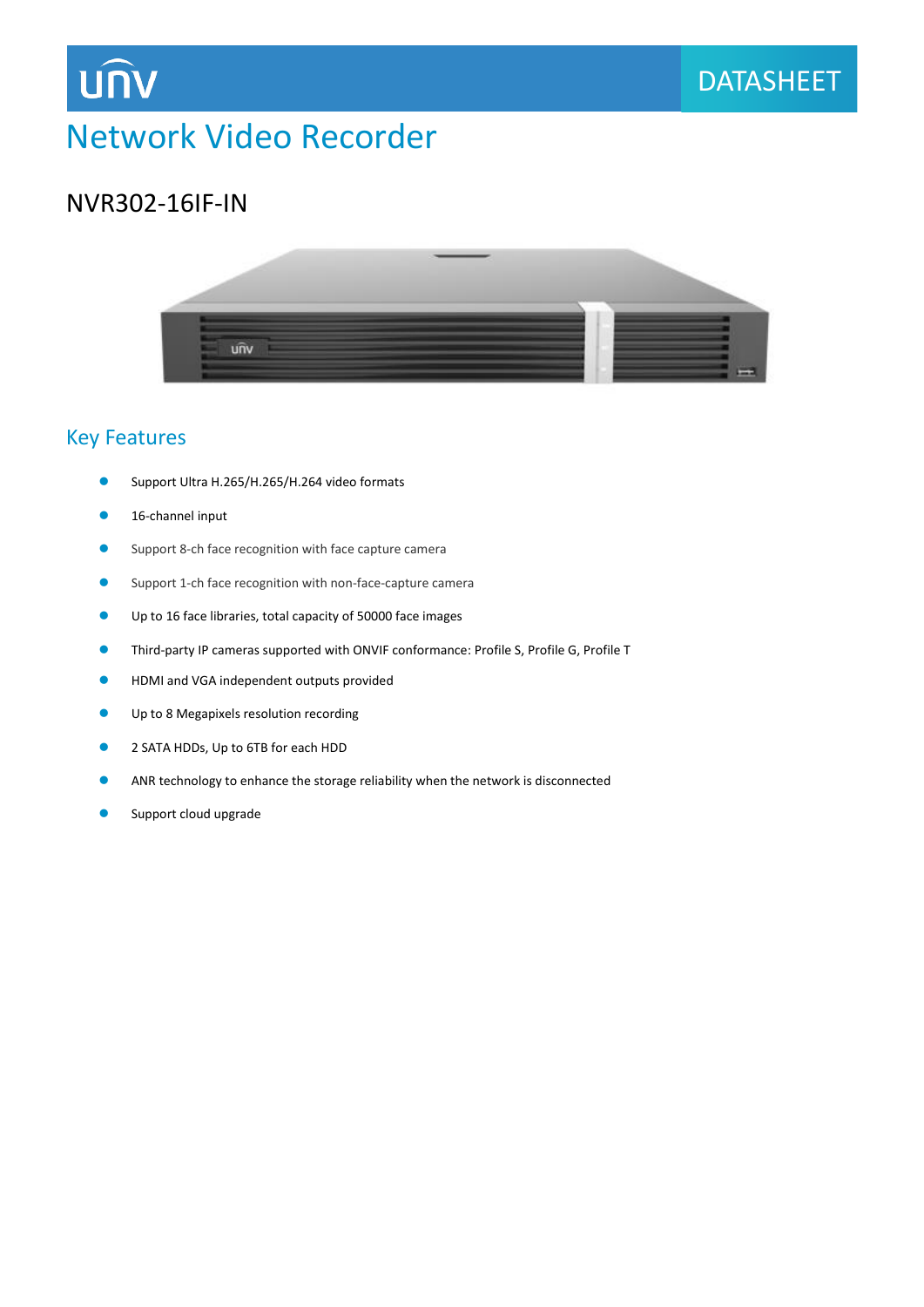# **UNV**

## Specifications

| <b>Model</b>                                  | NVR302-16IF-IN                                                                                                                                                                                                            |  |
|-----------------------------------------------|---------------------------------------------------------------------------------------------------------------------------------------------------------------------------------------------------------------------------|--|
| Video/Audio Input                             |                                                                                                                                                                                                                           |  |
| IP Video Input                                | $16$ -ch                                                                                                                                                                                                                  |  |
| Two-way Audio Input                           | 1-ch, RCA                                                                                                                                                                                                                 |  |
| <b>Network</b>                                |                                                                                                                                                                                                                           |  |
| Incoming Bandwidth                            | 160Mbps                                                                                                                                                                                                                   |  |
| Outgoing Bandwidth                            | 160Mbps                                                                                                                                                                                                                   |  |
| <b>Remote Users</b>                           | 128                                                                                                                                                                                                                       |  |
| Protocols                                     | P2P, UPnP, NTP, DHCP, PPPoE                                                                                                                                                                                               |  |
| Video/Audio Output                            |                                                                                                                                                                                                                           |  |
| HDMI/VGA Output                               | VGA:<br>1920x1080p/60Hz, 1920x1080p/50Hz, 1280x1024/60Hz, 1280x720/60Hz, 1024x768/60Hz<br>HDMI:<br>4K (3840x2160)/30Hz, 1920x1080p/60Hz, 1920x1080p/50Hz, 1600x1200/60Hz, 1280x1024/60Hz,<br>1280x720/60Hz, 1024x768/60Hz |  |
| <b>Recording Resolution</b>                   | 8MP/6MP/5MP/4MP/3MP/1080p/960p/720p/D1/2CIF/CIF                                                                                                                                                                           |  |
| Audio Output                                  | 1-ch, RCA                                                                                                                                                                                                                 |  |
| Synchronous Playback                          | $16$ -ch                                                                                                                                                                                                                  |  |
| Corridor Mode Screen                          | 3/4/5/7/9/10/12/16                                                                                                                                                                                                        |  |
| <b>Decoding</b>                               |                                                                                                                                                                                                                           |  |
| Decoding format                               | Ultra 265, H.265, H.264                                                                                                                                                                                                   |  |
| Live view/Playback                            | 8MP/6MP/5MP/4MP/3MP/1080p/960p/720p/D1/2CIF/CIF/QCIF                                                                                                                                                                      |  |
| Capability                                    | Intelligent is not turned on: 1 x 4K@30, 2 x 5MP@30, 3 x 4MP@30, 6 x 1080p@30, 16 x 720p@25<br>Intelligent is turned on: 1 x 4K@30, 1 x 5MP@30, 2 x 4MP@30, 4 x 1080p@30, 10 x 720p@25                                    |  |
| <b>Hard Disk</b>                              |                                                                                                                                                                                                                           |  |
| <b>SATA</b>                                   | 2 SATA interfaces                                                                                                                                                                                                         |  |
| Capacity                                      | up to 6TB for each HDD                                                                                                                                                                                                    |  |
| <b>Smart</b>                                  |                                                                                                                                                                                                                           |  |
| <b>VCA Detection</b>                          | Face detection, Intrusion detection, Cross line detection, Audio detection, Defocus detection, Scene<br>change detection, Auto tracking                                                                                   |  |
| <b>VCA Search</b>                             | Face search, Behavior search                                                                                                                                                                                              |  |
| Face recognition, with<br>face capture camera | 8-ch                                                                                                                                                                                                                      |  |
| Face recognition, with<br>normal camera       | $1$ -ch                                                                                                                                                                                                                   |  |
| Face library capacity                         | Up to 16 face libraries, total capacity of 50000 face images                                                                                                                                                              |  |
| <b>External Interface</b>                     |                                                                                                                                                                                                                           |  |
| Network Interface                             | 2 RJ45 10M/100M/1000M self-adaptive Ethernet Interfaces                                                                                                                                                                   |  |
| USB Interface                                 | Rear panel: 1 x USB3.0, 1 x USB2.0                                                                                                                                                                                        |  |
| Alarm In                                      | 4-ch                                                                                                                                                                                                                      |  |
| Alarm Out                                     | $1$ -ch                                                                                                                                                                                                                   |  |
| General                                       |                                                                                                                                                                                                                           |  |
| Power Supply                                  | 12V DC, 3.3A<br>Power Consumption: ≤ 15 W (without HDD)                                                                                                                                                                   |  |